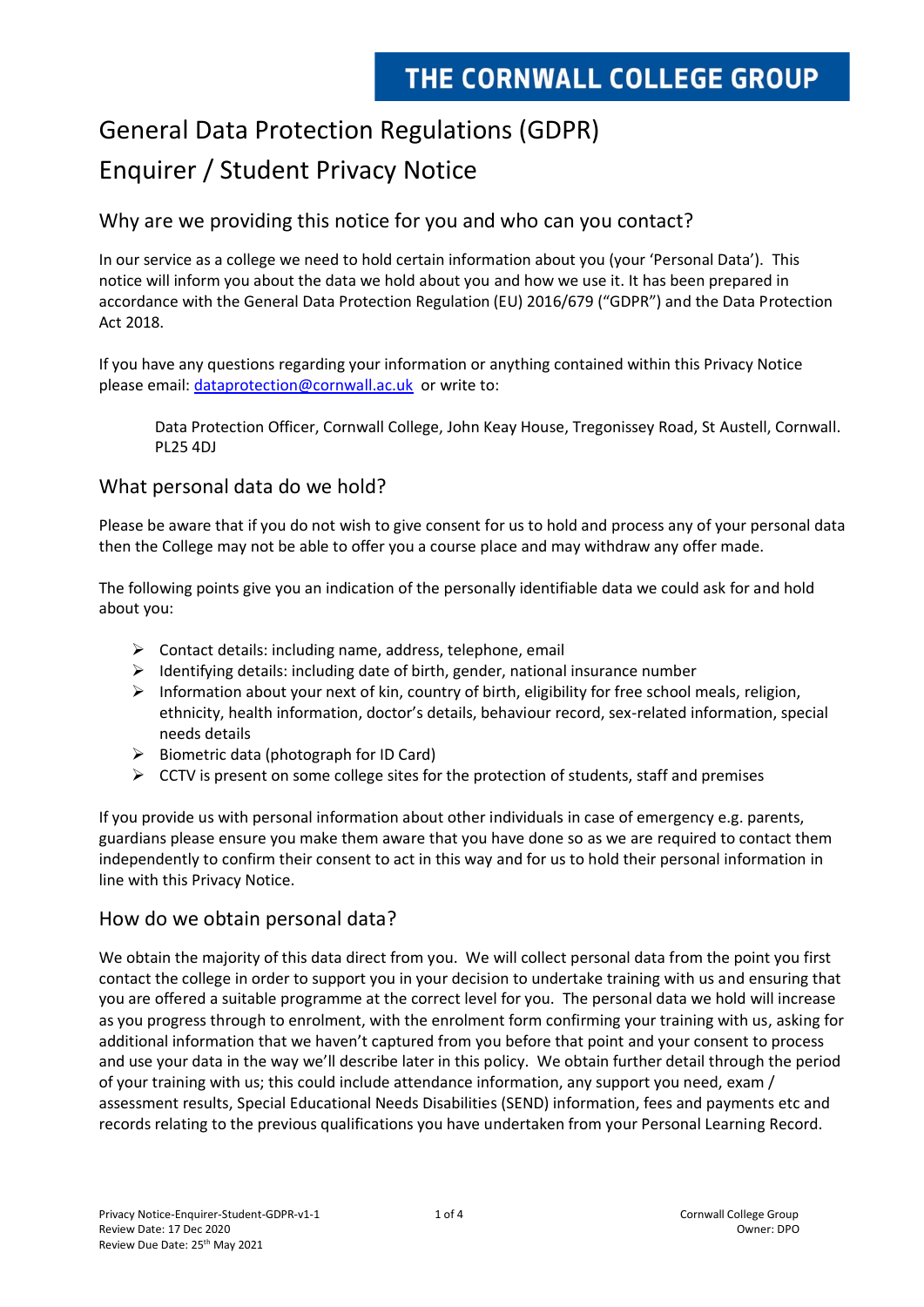# What is the legal basis on which we collect and use your personal data?

Cornwall College Group holds your personal data for a variety of reasons, but in the majority of instances this will be in our role of 'Data Processor' for the Government, their agencies or other funding bodies that provide full or partial funding for your training. The information we collect on their behalf is a mandatory requirement to release the funding to support you and / or is processed as part of our public interest task of providing education to you. Where that information is a special category personal information (e.g. medical information) we will process it because there is a substantial public interest for us to do so.

If you are funding your training / qualification yourself then we will still require personal information to enable us to record and monitor your association with the college for the time you are enrolled. Depending on the qualification you are undertaking you may still need to complete the standard enrolment form to ensure we can administer and process your qualification with Awarding Bodies and support you in your training with access to our services, premises and technology e.g. library, ID badges.

#### How do we use Your Personal Data?

When you first contact the college the information we obtain from you will be to maintain contact with you to answer any questions you have and guide you through the process of applying, ensuring eligibility and suitability for the training you want to undertake with us.

When you enrol, we are required to submit your data to Government Agencies and their partners through secure transfer methods to confirm your training and obtain partial or full funding (depending on eligibility) against your fees, obtaining a Unique Learner Number for you to assist this and / or Awarding Bodies that govern the registration, examination and certification of any formal qualifications you undertake. For further information on how the Government use your data the following link / path will take you to a document on their website:<https://www.gov.uk/government/publications/esfa-privacy-notice>

We will use your personal data to support your learning, enable access to college services, maintain contact with you throughout the duration of your time with us and update it as circumstances change either for you personally or relating to your training.

In relation to any marketing we do, if you have previously studied at the College or commenced an application process with us before, then we will send you information about the courses we provide on the basis of our legitimate business interests. In doing so, we will comply with the requirements of the "soft opt in" and offer you an opportunity to refuse marketing when your details are first collected and in subsequent messages (by way of own unsubscribe). Any other marketing we carry out will be on the basis of consent.

#### Students Under 18

Whilst you are under 18, your parent(s) and/or guardian(s) will only be contacted or information disclosed to them when the relevant personnel within the College believes it is in your best interests to do so, following full consultation with you, where possible. This may be in connection with your attendance, academic progress or performance and/or with disciplinary proceedings for academic and non-academic offences. You will be encouraged to enable your parents / guardians to view your on-line Termly Report as this contains summary information on your progress, performance and highlighting any concerns that the College may have regarding your academic progress. You will have an opportunity to see and comment upon this report when it is prepared.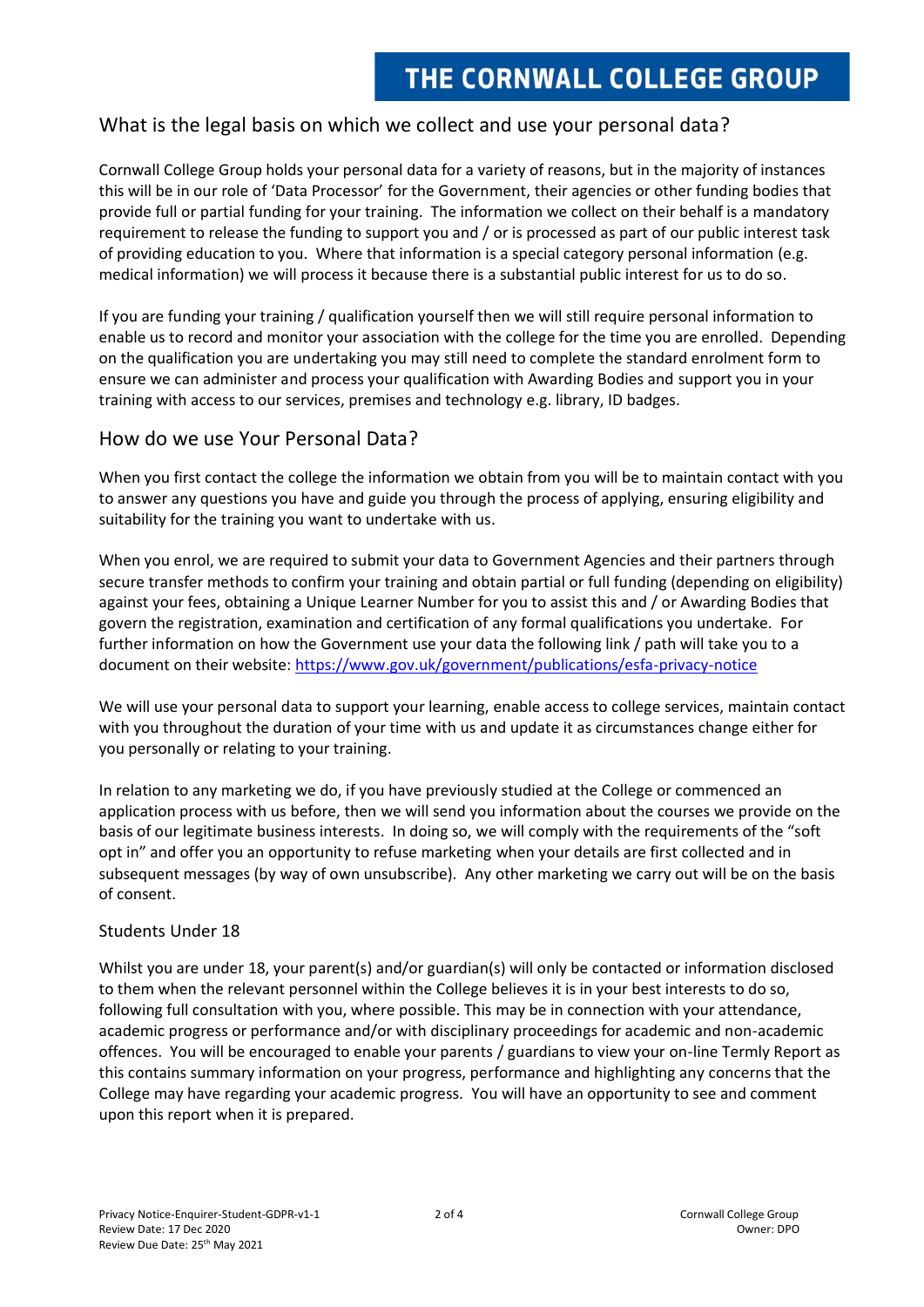#### How do we share your personal data?

We do not store or transfer your personal data outside Europe and we do not pass your personal information to organisations for marketing or sales purposes.

As mentioned previously, after enrolment we are required to share your data with one or more of the following organisations to support your training / education:

- $\triangleright$  Education and Skills Funding Agency (ESFA) Funding body for FE courses
- ➢ Office for Students (OfS) Funding body for HE courses
- $\triangleright$  Student Loan Company, Local Authority, Sponsoring Body Funding bodies for FE
- $\triangleright$  MIAP Government Agency that provides us with a Unique Learner Number for you and creates a Personal Learner Record that contains details of all the learning and qualifications you have undertaken (which you have access to).
- $\triangleright$  Awarding Body / Universities as appropriate to administer formal qualifications you are taking
- $\triangleright$  Careers South West An agency commissioned by the Government to monitor and support 16-19 year olds in preparing for adult and working life.
- ➢ Previous Schools to authorise movement of your personal files from them to us to assist with ongoing safeguarding and support.
- ➢ Partner (third party) organisations where we work closely with other organisations to provide training and learning that supplements the College's own provision (this also applies to any trips / journeys arranged as part of the curriculum delivery).

In certain circumstances the College may be required to disclose personal data to the Police or other Public Authorities for the purposes of the prevention or detection of crime, or where it is necessary to protect your vital interests, or in an emergency.

We receive requests from organisations to validate personal references and qualifications in order to support employment opportunities, these are dealt with on a case by case basis to ensure we are compliant with Data Protection Laws.

# Your Rights In Relation To Your Personal Data

You have a number of rights over your personal information, which are:

- $\triangleright$  the right to make a complaint to the Information Commissioner's Office (ICO) if you are unhappy about the way your personal data is being used – please refer to the ICO's website for further information about this [\(https://ico.org.uk/\)](https://ico.org.uk/);
- $\triangleright$  the right to ask us what personal information about you we are holding and to have access to a copy of your personal information;
- $\triangleright$  the right to ask us to correct any errors in your personal information;
- $\triangleright$  the right, in certain circumstances such as where our use of your personal information is based on your consent and we have no other legal basis to use your personal information, to ask us to delete your personal information;
- $\triangleright$  the right, in certain circumstances such as where we no longer need your personal information, to request that we restrict the use that we are making of your personal information;
- $\triangleright$  the right, in certain circumstances, to ask us to review and explain our legitimate interests to you; and
- $\triangleright$  the right, where our use of your personal information is carried out for the purposes of an agreement with us and is carried out by automated means, to ask us to provide you with a copy of your personal information in a structured, commonly-used, machine-readable format.